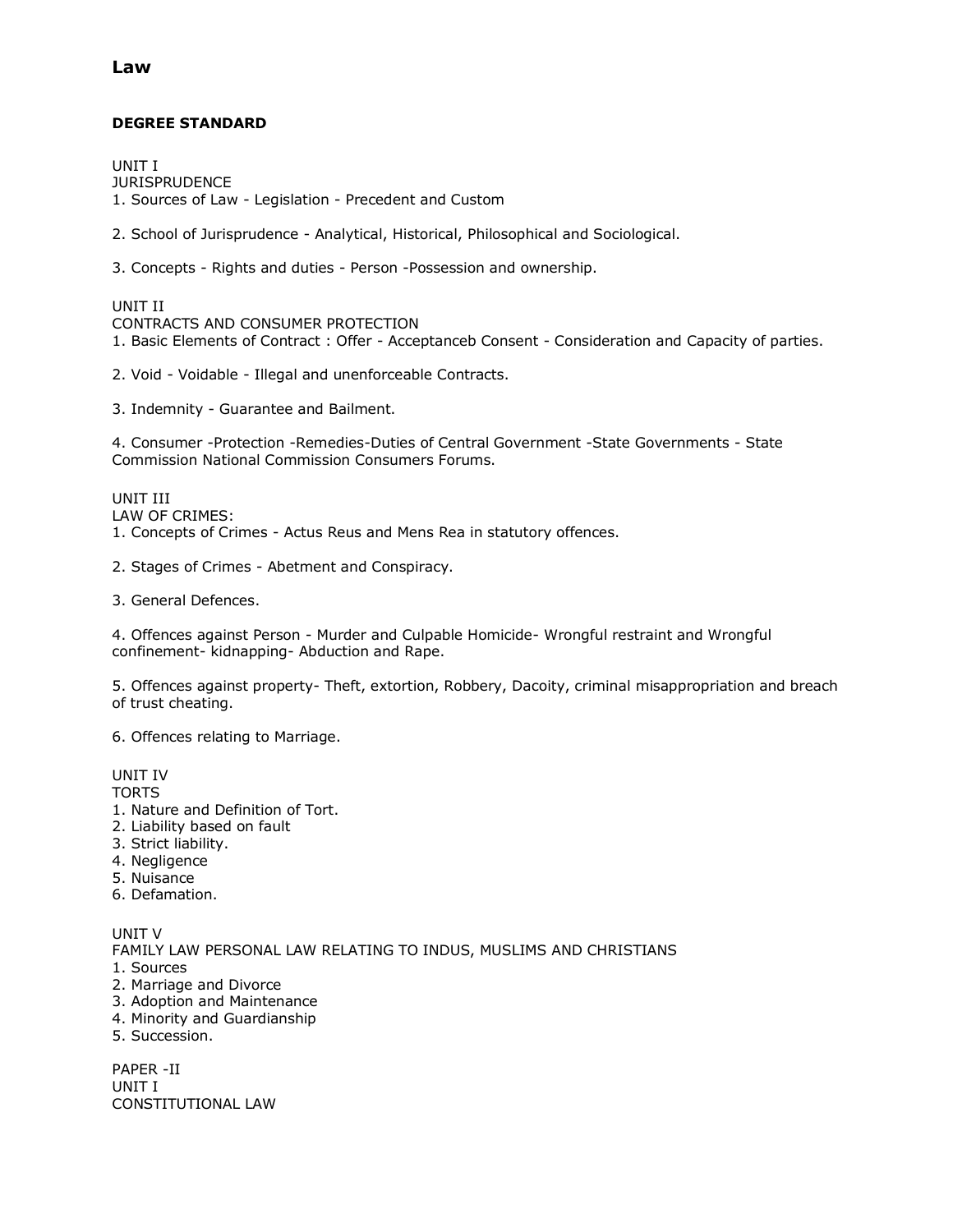## **Law**

1. Nature of Indian Constitution and its salient features.

- 2. Preamble.
- 3. Fundamental Rights, Directive Principles and Fundamental Duties.
- 4. Constitutional position of the President and Government and their powers.
- 5. Supreme Court and High Courts -their powers and Jurisdiction Judicial Activism.
- 6. Legislative and Administrative Relations between the Union and States.
- 7. Constitutional safeguards to Civil Servants
- 8. Emergency Provisions.
- 9. Amendment of the Constitution.

UNIT II INTERNATIONAL LAW AND HUMAN RIGHTS 1. Nature of International Law.

2. Sources - Treaty, custom, General Principle of Law recognised by Civilized Nations and Subsidiary means for the determination of Law.

- 3. Recognition of States and Governments.
- 4. The United Nations- its objectives and Principal Organs.
- 5. Human Rights.

UNIT III PROPERTY LAW - GENERAL PRINCIPLES 1. Fixtures.

- 2. Property Transferable Non Transferable.
- 3. Competency of the transfer.
- 4. Rule against perpetuity.
- 5. Condition Precedent and condition subsequent.
- 6. Doctrines Election -Ostensible owner -Feeding the Grant by estoppel.
- 7. Lis Pendens.
- 8. Frandulent Transfer.
- 9. Part performance.

UNIT IV COMPANY LAW 1. Partnership Firm - Private Company -Public Company - Government company.

- 2. Memorandum of Association.
- 3. Articles of Association.